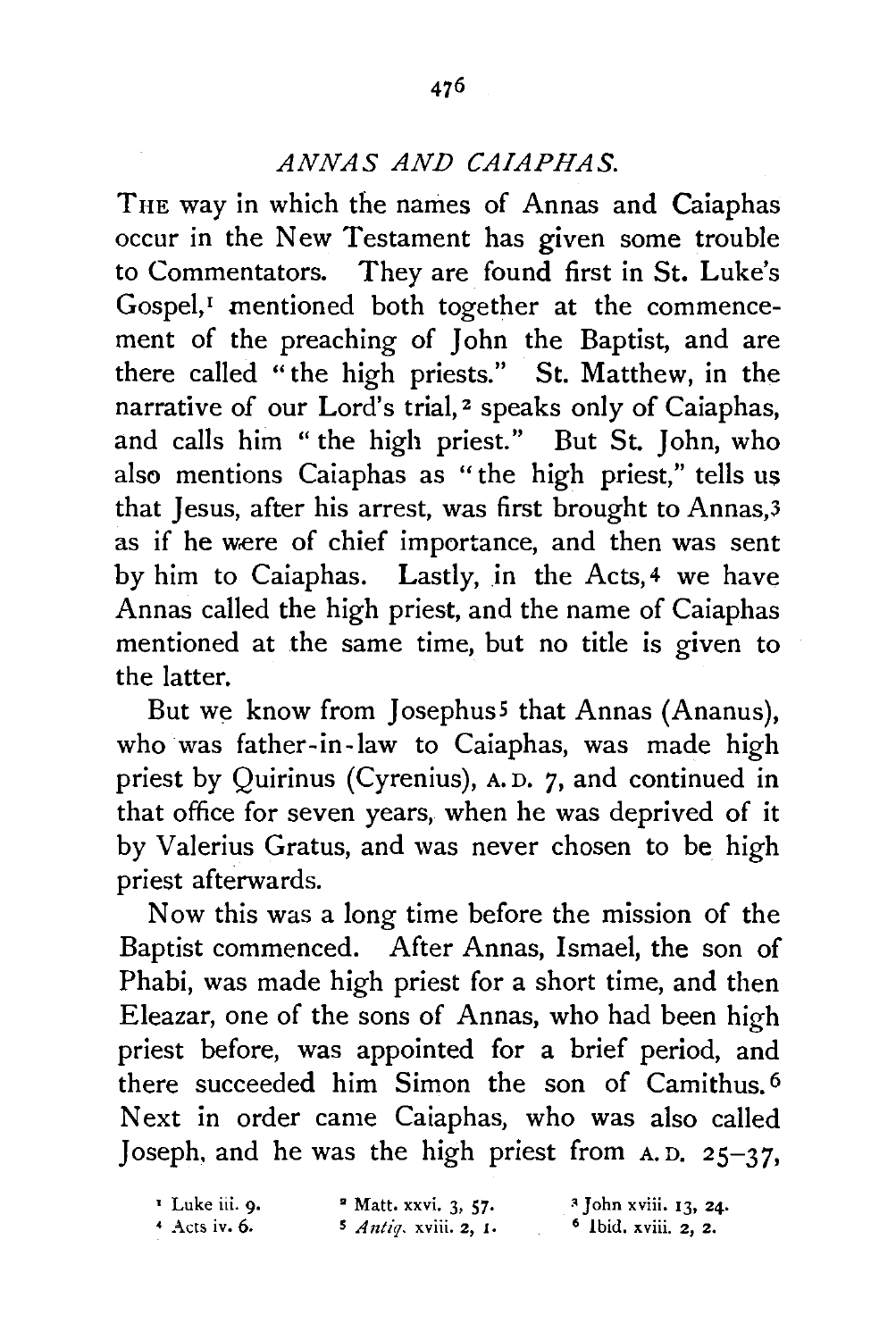and then was deposed by Vitellius.<sup>1</sup> So that Caiaphas was acting as high priest through all the ministerial life of John the Baptist and of Jesus, and for the first years of the early ministry of the apostles. Yet during this period'we find in our historic books of the New Testament that Annas is called high priest when he was not actually so, that he is treated as of prime authority by the Jewish people, and is called high priest by the writer of the Acts, as though he took a rank above Caiaphas.

But if we examine the statements of Holy Writ, and the records to be found in later Jewish literature concerning the high priest's office, there seems to be no great difficulty in understanding that the words of the New Testament concerning these men are exactly such as would naturally be employed.

1. We see, from the first institution of the high priest's office, that Moses, who is himself counted (Psa. xcix. 6) a high priest on the same level as Aaron, anointed (Exod. xl.  $12-15$ ), not only Aaron, but his sons also, to be high priests. Also Phinehas, the son of Eleazar, is sent to the wat: against the Midianites with "the holy instruments"<sup>2</sup> (i.e., the Urim and Thummim), a proceeding which shews that he at that time was high priest, as well as Eleazar, his father. Again, in later times, we have mention of "Seraiah the chief priest, and Zephaniah the second priest,"<sup>3</sup> on which words the Targum explains that these were "the high priest and the Sagan, or deputy high priest."

And the Talmud makes it very clear that at certain times there was a special arrangement for providing a deputy to execute the high priest's office. Thus it is

 $Antiq$ , xviii. 4, 3. • Num. xxxi. 6. **3 2** Kings xxv. 18.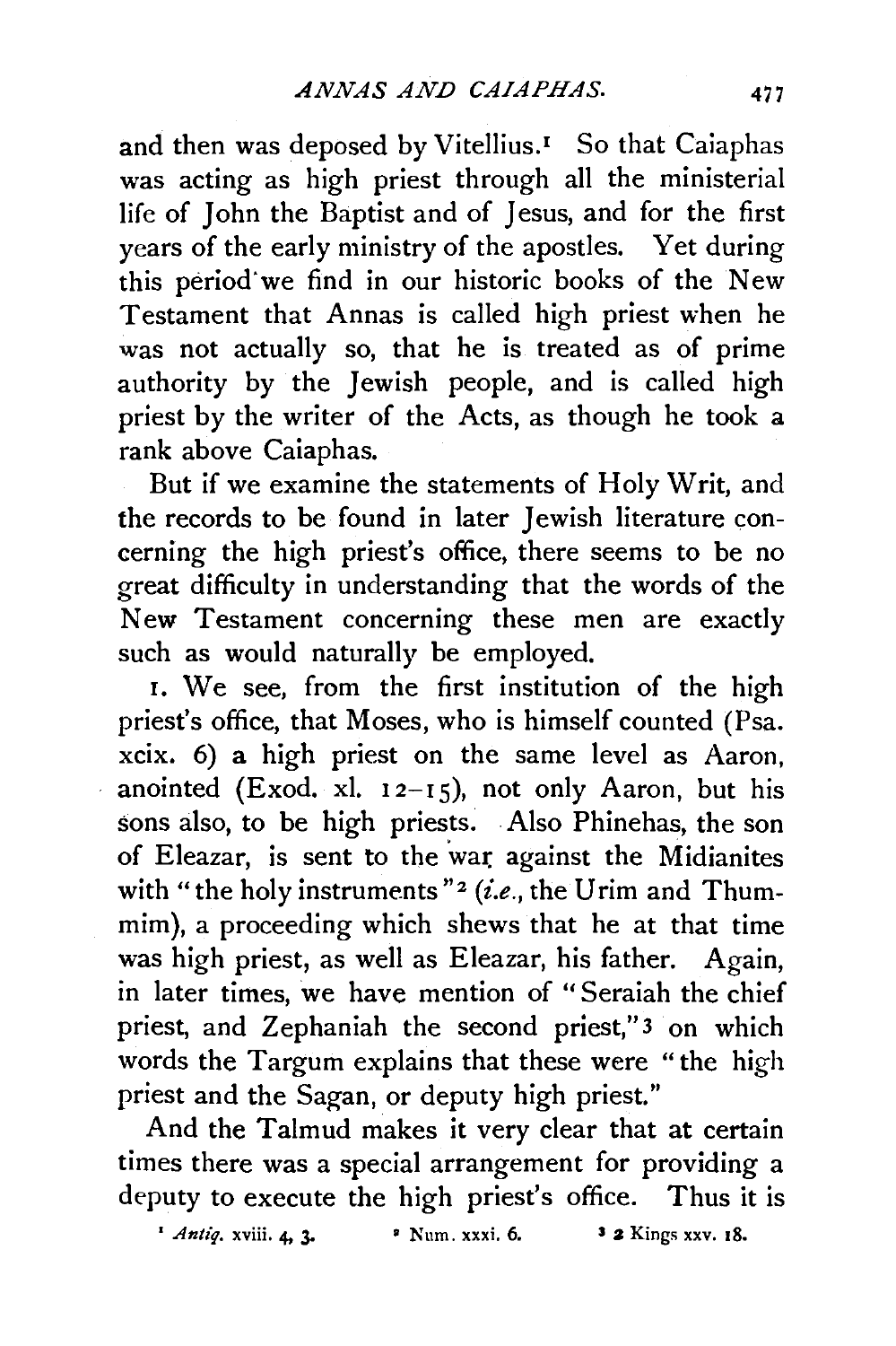said :<sup>I</sup> "Seven days before the day of atonement they remove the high priest from his house to the chamber of the assessors, and they provide another priest in his place, lest any disqualification should befall him." On this passage Rashi's note is (fol. 2 a), "To be high priest *instead of him.''* 

A little later on in the same treatise, 2 speaking of the services of the day of atonement, the text runs thus. !' Rabbi Khanina, the Sagan of the priests (and so one who himself had held the office), said : Why is there a Sagan on the right hand of the high priest (when the fots are cast for the goats)? The answer is : So that, if any disqualification should befall him, the Sagan may go (into the holy of holies) and perform the service in his stead."

There is also some illustration of this subject in the *Midrash Rabbah* 3 on Leviticus. In one place we read; "If there was any defilement on Aaron, Eleazar served (as high priest); if there was any defilement on Eleazar, Ithamar served. Just as in the case of Shimeon, the son of Kimkhith, who went out to speak with the king of the Arabians. There came a fleck of spittle from his (the king's) mouth upon his (the high priest's) garments, and he was unclean. And Judah his.brqther went in and served instead of him in the high priest's office. On that day their mother saw  $two$ *ofher so1zs h£ghpriests."* 

And again, in the same Chapter ; "Had not Elisheba 4 (the wife of Aaron) joy in this world, who saw five crowns *(£, e.,* subjects for rejoicing) in one day : her brother-in-law (Moses), a king  $; 5$  her brother

<sup>&</sup>lt;sup>•</sup> T. B. *Joma*, *i.* 1. **•** *foma*, 39 a, and the parallel passages. 3 Par. 20. 4 Exod. vi. 23. **5 Deut. xxxiii. 5.**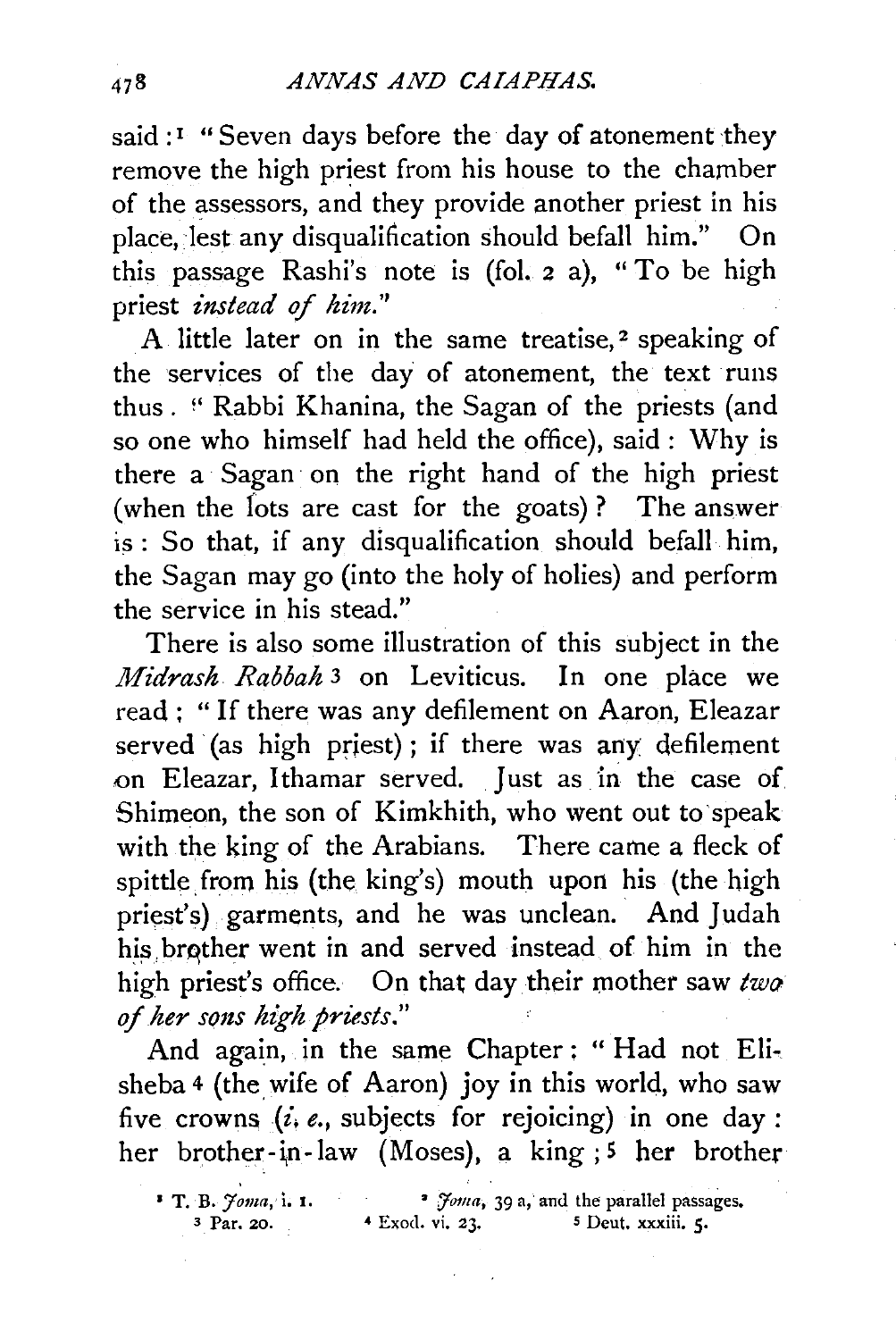(Naashon), nasi<sup>1</sup> (i.e., president of the Sanhedrin); her husband, high · priest ; her two sons, Sagans *oi*  the high priest; and Phinehas, her grandson, anointed for the war."

These extracts make it clear that from· the earliest times down to a date after the composition of the Acts of the Apostles there were often circumstances under which two men were called high priests at the same time. ·

2. That one who had once been high priest, but had ceased to be in office, would still be called high priest, is evident from that principle which is laid down in several places in the Talmud,<sup>2</sup> that "you may elevate in the matter of a sacred thing or office, but you cannot bring down." As with us, "Once a bishop, always a bishop." The. illustration there given is that you might lay: the shewbread on a marble table first, and after that on a golden one, but the contrary order ot proceeding was forbidden. A similar illustration is found 3 concerning the · dispcsal *i* of public property, where we are told that the authorities may sell ordinary land, to buy with the sum realized a synagogue; or may sell a synagogue to buy an ark for: keeping the Law in; or may sell the ark to buy wrappers for the roll of the Law; or sell such wrappers to buy books, and so help on the spread of knowledge; or may sell ordinary books to procure a copy of the Law ; because in each of these cases the thing purchased is of a more exalted character than that which was sold for its purchase. But the reverse of this process was unlawful.

We see, therefore, that when Annas had been high priest, it was not only likely that he would continue to

<sup>1</sup> Num. vii. 12. <sup>2</sup> See T.B. *Shekalim*, vi. 4. <sup>3</sup> T.B. *Megillah*, **26 a.**